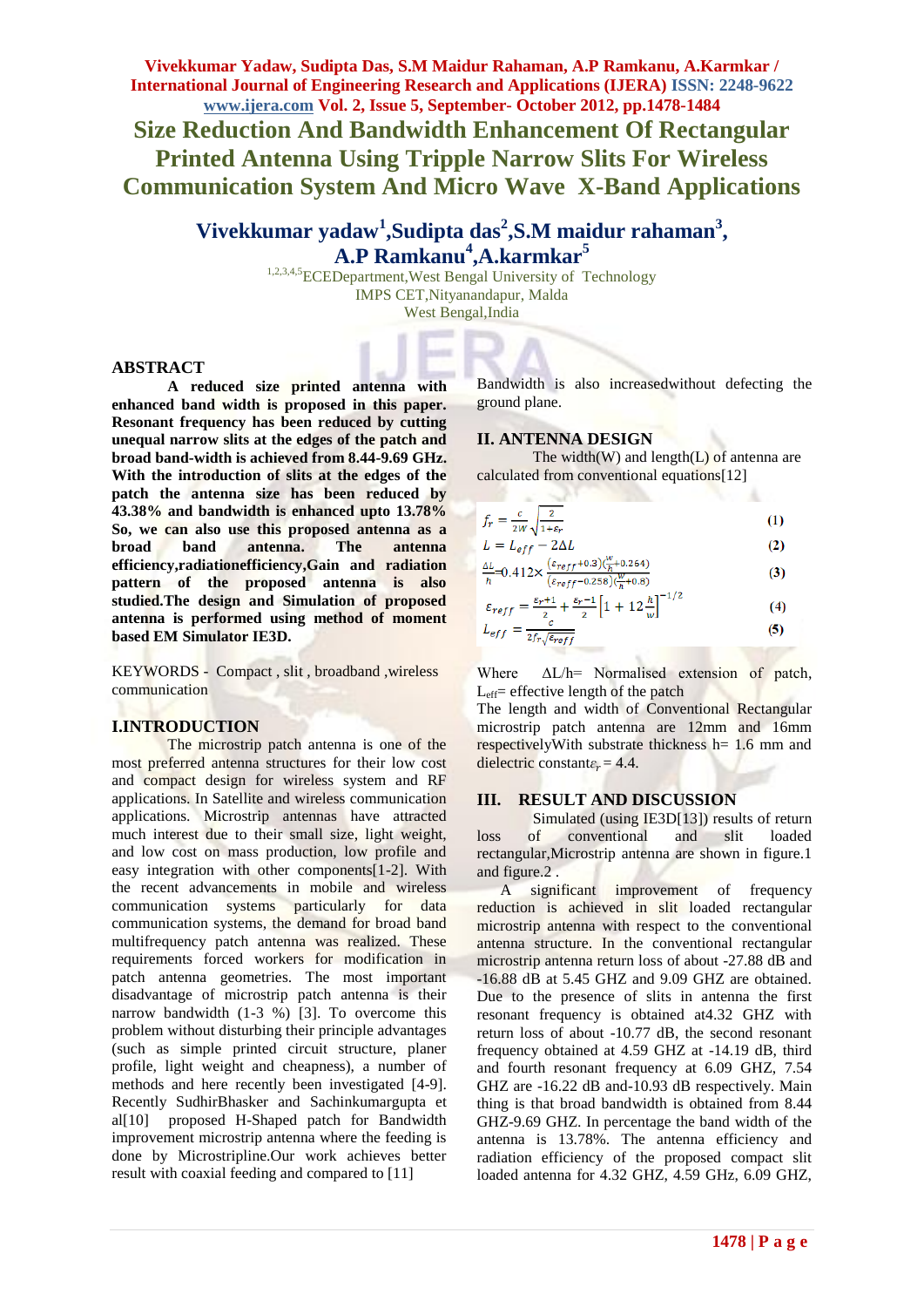7.54 GHZ, 8.44 GHZ 9.69 GHZ are 68.8%, 44.8%, 5.6%, 13.12%, 31.52%, 8% and 79.04%, 69.76%, 17.76%, 23.04%, 37.28%, 8.74% respectively. The VSWR for proposed compact antenna for 4.32 GHZ, 4.59 GHZ, 6.09 GHZ,7.54 GHZ, 8.44 GHZ, 9.69 GHZ are 1.80, 2.64, 5.23, 1.98, 1.89 and 1.91 respectively. The absolute gain of proposed antenna is 4.84 dBi for 4.32 GHz.







**Fig.2 Structure of rectangularMicrostrip patch Antenna with tripple slits**



**Fig.3 Structure of rectangularmicrostrip patch Antenna using tripple narrow slits with Dimensions**



**Fig.4 Return loss of Conventional Rectangular Microstrip patch Antenna(without slit)**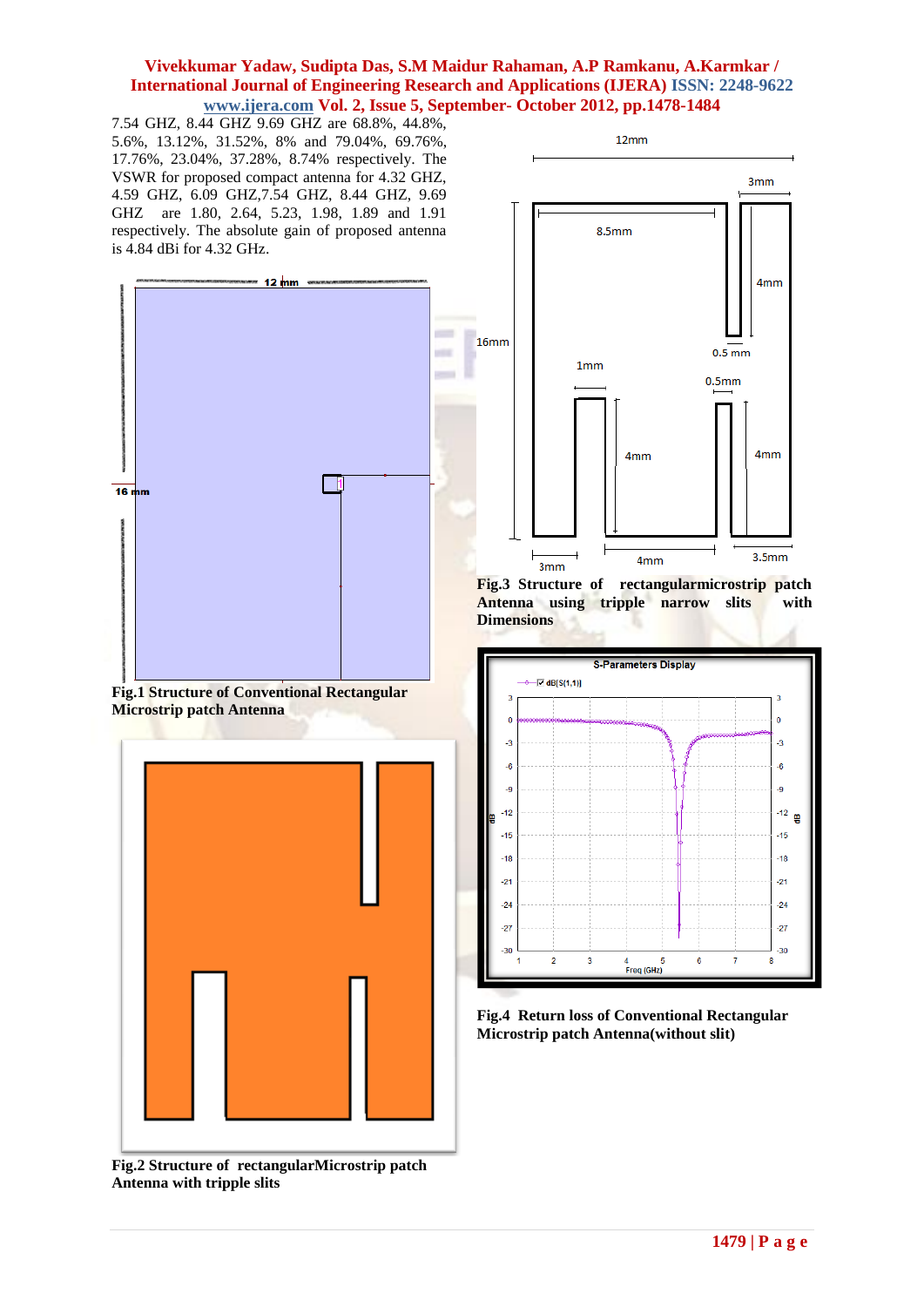

**Fig.5 Return loss of Rectangular Microstrip patch Antenna using narrow slits(modified)**



**Fig.6 Radiation pattern of conventional Microstrip patch Antenna(5.45 GHZ)**



**Fig.7 Radiation pattern of Modified rectangularMicrostrip Antenna (4.32 GHZ)**



**Fig.8 Radiation pattern of Modified Rectangular Microstrip patch Antenna(4.59 GHZ)**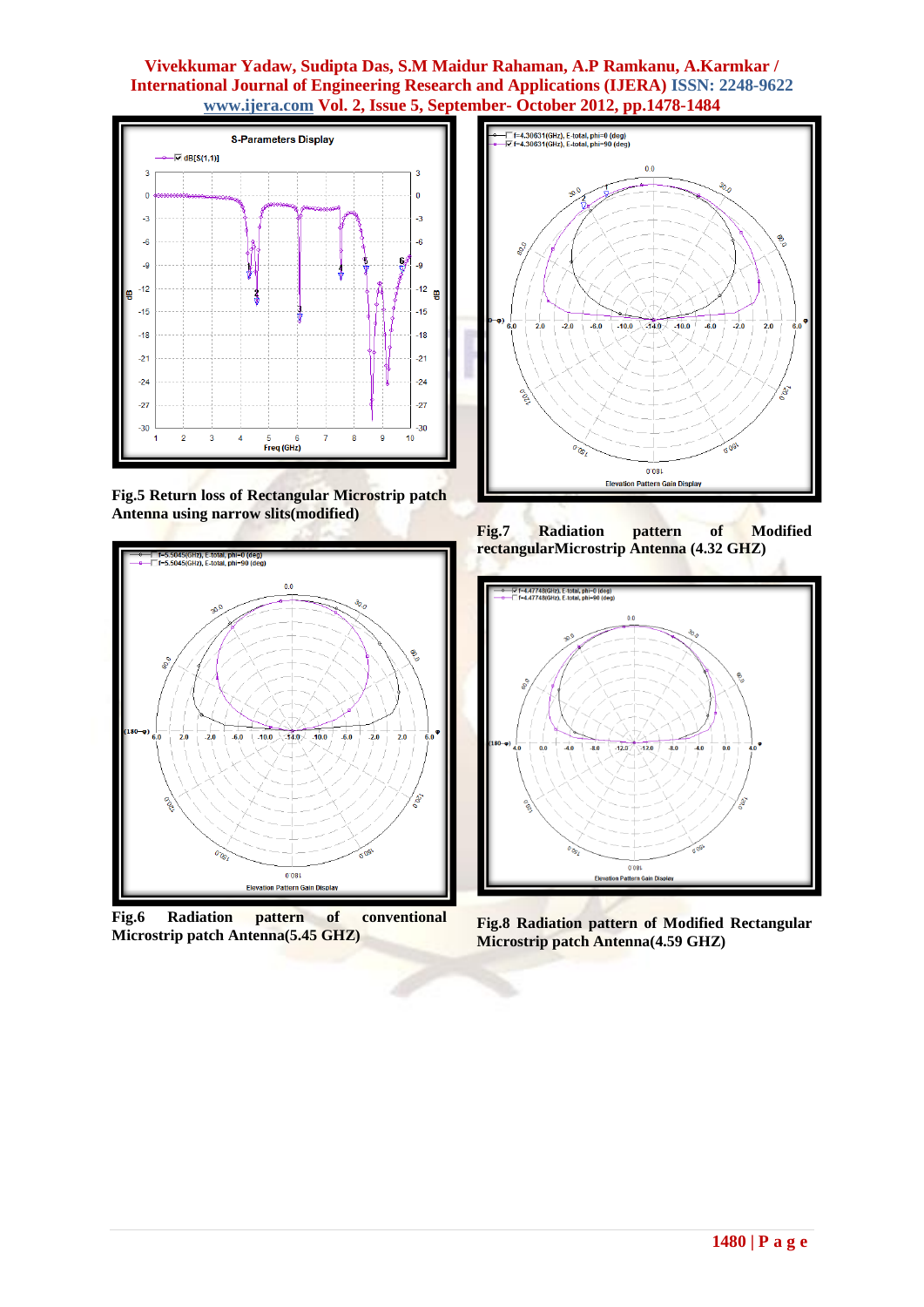

**Fig.9 Radiation pattern of Modified rectangularMicrostrip patch Antenna(6.09 GHZ)**



**Fig.10 Radiation pattern of Modified rectangularMicrostrip patch Antenna(7.54 GHZ)**



**Fig.11 Radiation pattern of Modified RectangularMicrostrip patch Antenna(8.44 GHZ)**



**Fig.12 Radiation pattern of Modified rectangularMicrostrip Patch Antenna (9.69 GHZ)**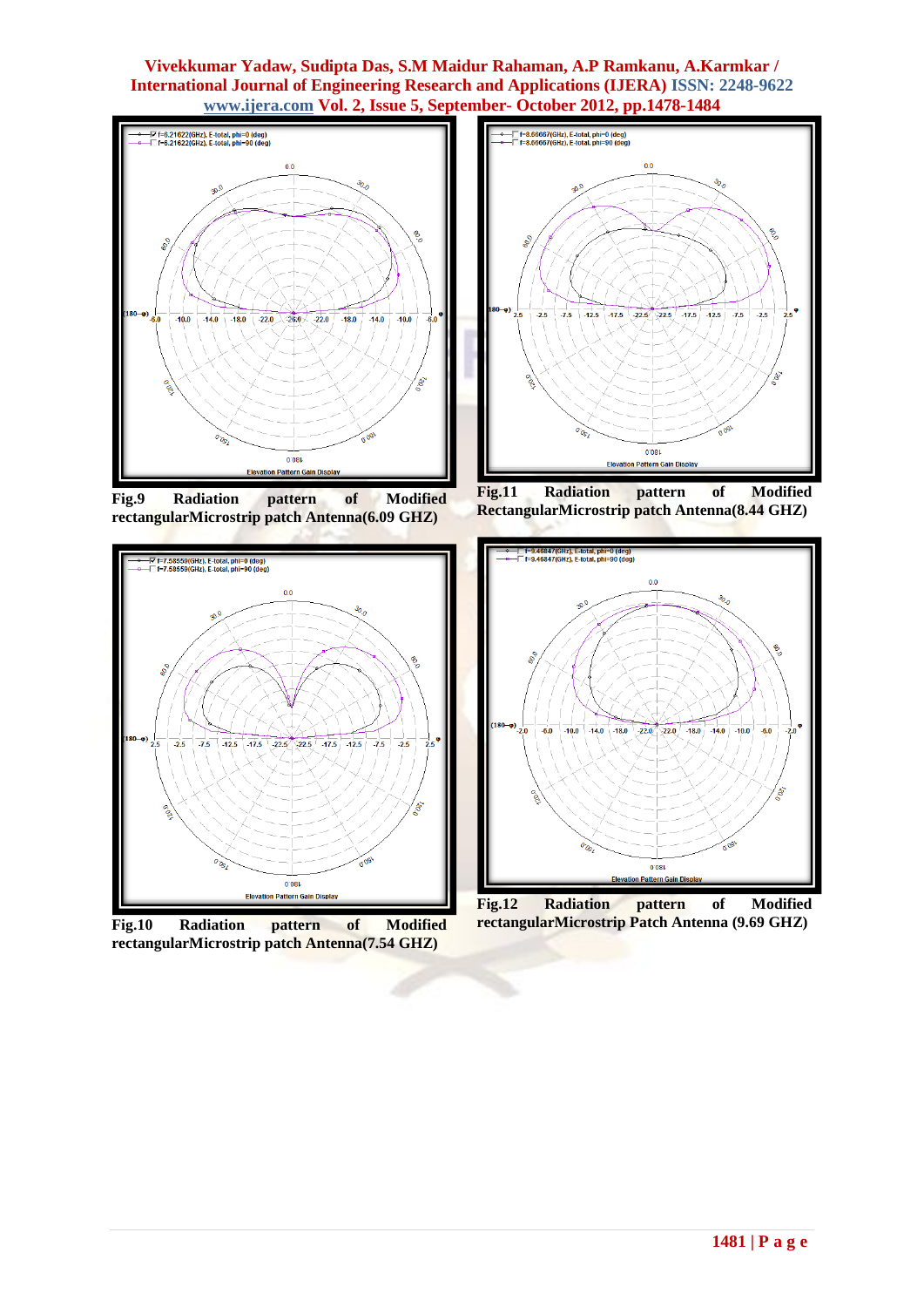

**Fig.13 Antenna efficiency of compact RectangularMicrostrip Antenna**



**Fig.14 Radiation efficiency of modified compact RectangularMicrostrip Antenna**



**Fig.15 VSWR plot of proposed compact Rectangular Microstrip patch Antenna**

Λ

|  | <b>TABLE.1 Simulated Results for Antenna 1, 2</b> |  |  |  |  |  |
|--|---------------------------------------------------|--|--|--|--|--|
|--|---------------------------------------------------|--|--|--|--|--|

٠

| <b>Antenna</b><br><b>Structure</b> | <b>Resonant</b><br><b>Frequency</b><br>(GHZ) | <b>Return</b><br>loss(dB) | 10dB<br><b>Bandwidth</b><br>(MHZ) |  |
|------------------------------------|----------------------------------------------|---------------------------|-----------------------------------|--|
|                                    | 5.57                                         | $-22.99$                  | 205                               |  |
| $\mathbf{2}$                       | 4.32                                         | $-10.77$                  | 46                                |  |
|                                    | 4.59                                         | $-14.19$                  | 74                                |  |
|                                    | 6.09                                         | $-16.22$                  | 24                                |  |
|                                    | 7.54                                         | $-10.03$                  | 10                                |  |
|                                    | $8.94$ (centre)                              | $-11.29$                  | 1250                              |  |

**TABLE.2 Simulated Results for Antenna 1, 2**

| Antenna<br><b>Structure</b> | <b>Frequency</b><br>(GHZ) | Gain<br>(dBi) | <b>Directivity</b><br>(dBi) |
|-----------------------------|---------------------------|---------------|-----------------------------|
| 1                           | 5.57                      | 3.29          | 6.50                        |
| 2                           | 4.32                      | 4.84          | 6.44                        |
|                             | 4.59                      | 2.84          | 6.50                        |
|                             | 6.09                      | $-5.16$       | 7.39                        |
|                             | 7.54                      | $-1.64$       | 7.25                        |
|                             | $8.94$ (centre)           | 0.98          | 6.16                        |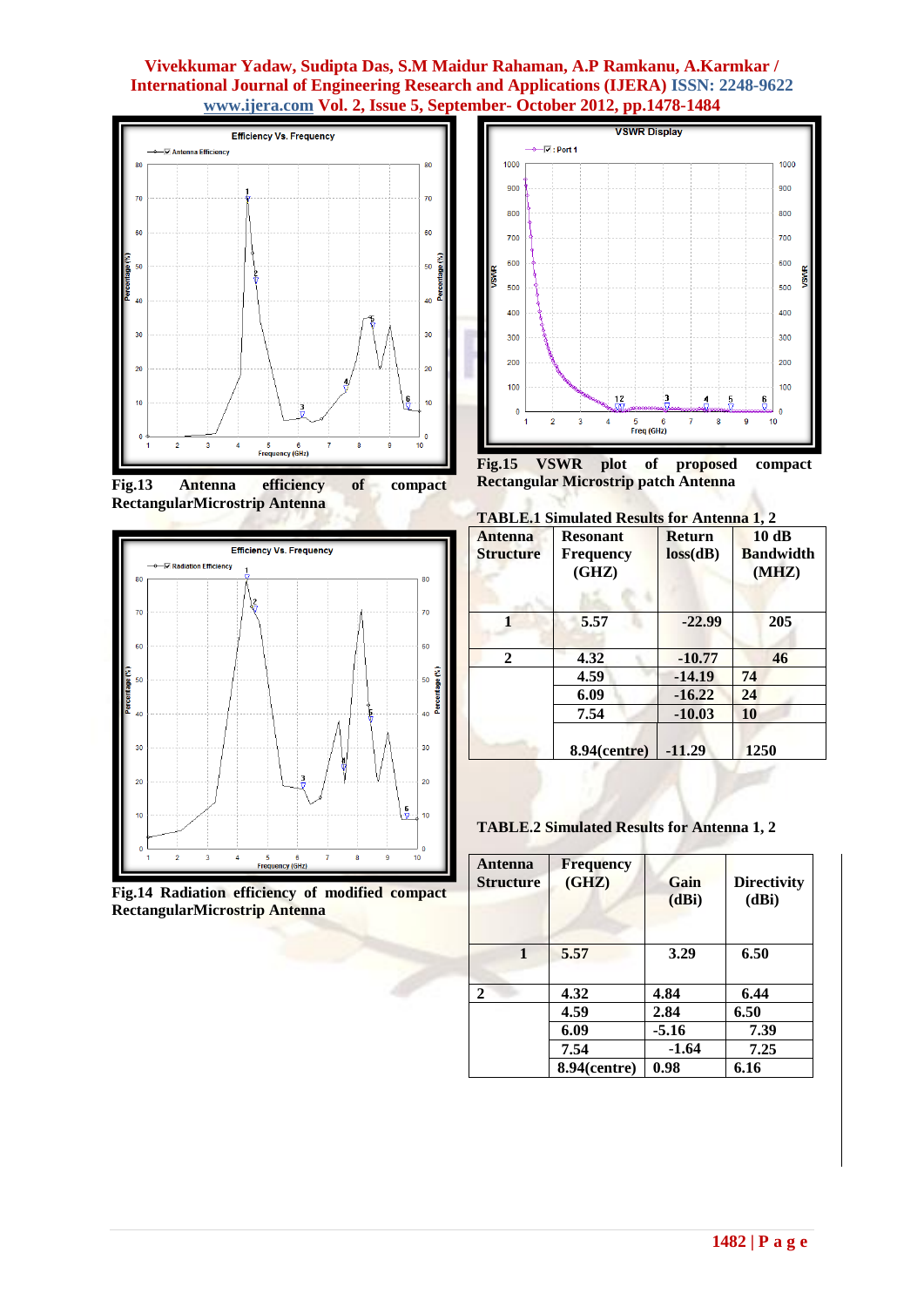#### **IV. CONCLUSION**

Theoratical investigations of a single layer single feed Microstrip patch Antennas have been carried out using Method of Moment based software IE3D. With the Introduction of slits at the edges of Rectangular patch a size reduction of about 44% and also bandwidth improvement of 13.78% has been achieved. The location of the feed point of this modified antenna structures presented in this paper is (2,-2). Alternation of the location of the feed point results in narrower 10 dB bandwidth and less sharp resonance. Hence it may be concluded that the parametric study of the location of feed point on the sharpness of resonance and the 10 dB bandwidth may give the optimum location of the feed point for this particular antenna.The proposed antenna in this paper finds application in wireless communication and Microwave X-band application.

#### **REFERENCES**

- **[1].** I. Sarkar, P.P Sarkar, S.K Chowdhary, "A New Compact Printed Antenna for mobile communication", 2009, Loughborough.
- **[2].** Rohit K. raj, ManojJoshef, C.K Anandan,KVasudevan, P. Mohanan "A New Compact Microstrip Fed Dual band Coplaner Antenna for W-LAN application", IEEE Trans. Antenna propagation vol.54,No.12, December 2006,PP.3755- 3762.
- **[3].** Sudipta Das, Dr. P.P Sarkar,Dr. S.K Chowdhury. " A Compact Novel Multifrequency Slotted Microstrip Patch Antenna for Wi-max and C-Band application", JERS, vol.III/ISSUE II/April-June,2012/57-59.
- **[4].** Hall, P. S. Wood, C and Garrett, C, ―Wide bandwidth microstrip antennas for circuit integration, Electron. Lett. , 15, pp. 458-460, 1979.
- **[5].** Dubost, G., Nicolas, M. and Havot, H. ―Theory an applications of broadband microstrip antennas, Proceedings of the 6th European Microwave Conference, Rome, pp. 21S—219, 1976.
- **[6].** Wood, C,―Curved microstrip lines as compact wideband circularly polarised antennas, IEE J. Microwaves, Opt. &Acoust, 3, pp. 5-13, 1979.
- **[7].** Van De Capelle, A., De Bruyne J., Verstraete, M., Pues, H. and Vandensande J. ―Microstrip spiral antennas, Proceedings of the International IEEE Symposium on Antennas and Propagation, Seattle, pp. 383- 386, 1979.
- **[8].** Pues H. F. and Van De Capelle A. R. ―Impedance-matching of microstrip resonator antennas, Proceedings of the North American Radio Science Meeting, Quebec, p. 189, 1980.
- **[9].** H. Pues, Ir., J. Bogaers, Ir., R. Pieck, Ir. and A. Van de Capelle, Dr. Ir. ―Wideband quasi-log-periodic microstrip antenna‖, IEE PROC, Vol. 128, Pt. H, No. 3, , pp. 159-163, June 1981.V. B. Romodin, V. I. Oznobikhin and V. V. Kopylov,
- **[10].** Sudhirbhaskar&sachinkumar Gupta "Band width improvement of Microstrip patch antenna Using H-Shaped Patch"IJERA vol.2,ISSUE 1,Jan-Feb. 2012, pp. 334-338.
- **[11**]. SudiptaDas,Dr. P.P Sarkar, S.kChoudhry,P.Chowdhary. "Compact Multifrequency Slotted Microstrip Patch Antenna With Enhanced Bandwidth Using Defected Ground Structure For Mobile Communication",IJESAT vol-2,Issue-2,pp.301-306.
- **[12].** Constantine A Balanis, "Antenna theory, Analysis and Design", John Wiley & Sons Inc, 2<sup>nd</sup> Edition, 2005(Reprint).
- **[13].** Zelandsoftware Inc, "IE3D Electromagnetic Simulation and Optimization package, Version 14.2".

# **AUTHORS BIOGRAPHY**



**Vivekkumaryadaw**was born in Bihar (Siwan) in 1990. He is final year student of Electronics and communication Department of IMPS CET.



**Sudipta Das**obtained his M.TECH Degree from West Bngal University of Technology. Currently, He is working as an Assistant professor in Department of Electronics and Communication Engineering in IMPS College of Engineering and Technology, Malda ,West Bengal (INDIA). His area of interests areMicrostrip Antenna and Microstrip filter. Currently He is working towards his PhD in the field of Microstrip Antenna. He has published research articles in international journals of repute and He is the author of the book "The basic idea of microstrip filter design for wireless communication-Basics, Concepts and Design methods".